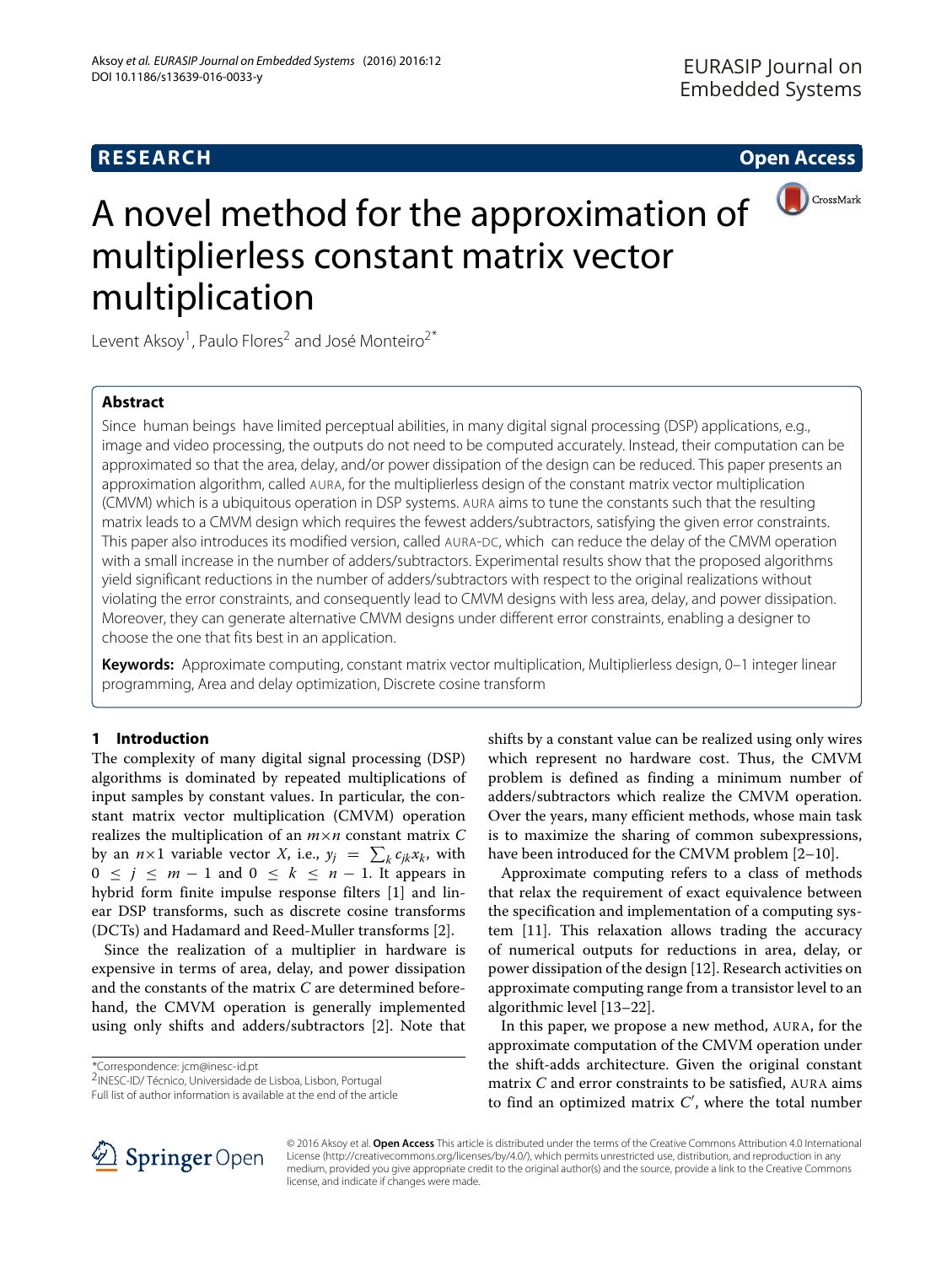of nonzero digits of constants is minimum. This objective is based on the observation that constants with fewer nonzero digits lead to a CMVM design with a smaller number of adders/subtractors [\[13\]](#page-10-5). The problem of finding the optimum  $C'$  matrix is formulated as a  $0-1$  integer linear programming (ILP) problem. Since there may exist many such matrices, each leading to a CMVM design with a different number of adders/subtractors, in each iteration, AURA finds one of them, computes the number of occurrences of all possible two-term subexpressions in the corresponding CMVM operation, and assigns the matrix with the highest value of this parameter to the optimized matrix *C* . Finally, the shift-adds realization of the optimized CMVM operation based on *C* is found using the state-of-the-art method of [\[10\]](#page-10-2) which considers the sharing of the most common two-term subexpressions. This paper also presents a modified version of AURA, AURA-DC, proposed to find a solution with the fewest adders/subtractors under a delay constraint given in terms of the number of adder-steps which denotes the maximum number of operations in series. Experimental results indicate that significant reductions in the number of operations and adder-steps can be obtained without violating the error constraint. It is shown on the  $8 \times 8$  DCT designs that the solutions of the proposed methods lead to significant reductions in area, delay, and power dissipation according to the original  $8 \times 8$  DCT design with a slight decrease of performance in image compression.

#### **2 Background**

This section gives the background concepts related to the proposed algorithms and presents an overview on the algorithms used for the multiplierless design of the CMVM operation.

#### **2.1 Matrix norms**

The errors in the constant matrix *C* are measured using matrix norms. In AURA, both norm-one (maximum column sum) and norm-infinity (maximum row sum), which are defined as  $||C||_1 = \max_k \sum_j |c_{jk}|$  and  $\|C\|_{\infty}$  = max<sub>*j*</sub>  $\sum_{k} |c_{jk}|$ , respectively, are used. Thus, the norm-one and norm-infinity error constraints are, respectively, formed as  $\|C - C'\|_1 \leq \epsilon_1$  and  $\|C - C'\|_{\infty} \leq \epsilon_{\infty}$ , where  $\epsilon_1, \epsilon_\infty > 0$  are tolerable error values. Other norms can be also considered and easily adapted in the proposed algorithms.

#### **2.2 0-1 ILP problem**

The 0–1 ILP problem is the optimization of a linear objective function subject to a set of linear constraints and is generally defined as follows:

<span id="page-1-0"></span>
$$
minimize \t\t\twT · x\t\t\t(1)
$$

subject to 
$$
\mathbf{A} \cdot \mathbf{x} \geq \mathbf{b}, \ \mathbf{x} \in \{0, 1\}^k
$$
 (2)

In the objective function of the 0–1 ILP problem given in Eq. [1,](#page-1-0) *wi* in **w** is a weight value associated with each variable  $x_i$ , where  $1 \leq i \leq k$  and  $\mathbf{w} \in \mathbb{Z}^k$ . In Eq. [2,](#page-1-0)  $\mathbf{A} \cdot \mathbf{x} \geq \mathbf{b}$ denotes a set of *j* linear constraints, where  $\mathbf{b} \in \mathbb{Z}^j$  and  $A \in \mathbb{Z}^j \times \mathbb{Z}^k$ .

The minimization objective can be converted to a maximization objective by negating the objective function. Less-than-or-equal and equality constraints are respectively accommodated by the equivalences, **A** · **x**  $\leq$  **b**  $\Leftrightarrow$   $-A \cdot$  **x**  $\geq$  −**b** and  $A \cdot$  **x** = **b**  $\Leftrightarrow$  ( $A \cdot$ **x**  $\geq$ **b**) ∧ (**A**  $\cdot$  **x**  $\leq$  **b**).

#### **2.3 Multiplierless design of the CMVM operation**

The linear transforms, which represent the CMVM operation, are obtained by multiplying each row of the constant matrix by the variable vector. A straightforward approach for the shift-adds design of the CMVM operation, called the digit-based recoding (DBR) technique [\[23\]](#page-10-7), has two steps: (i) define the constants under a number representation, e.g., binary or canonical signed digit (CSD) (An integer can be written in CSD using *j* digits as  $\sum_{i=0}^{j-1} d_i 2^i$ , where  $d_i \in \{1, 0, -1\}$ . Under CSD, nonzero digits are not adjacent and a minimum number of nonzero digits is used.); (ii) for the nonzero digits in the representations of constants, shift the variables according to the digit positions and add/subtract the shifted variables with respect to the digit values.

Consider as a running example the constant matrix  $C = [23 \ 37; 11 \ 25]$  and the corresponding linear transforms  $y_0 = 23x_0 + 37x_1$  and  $y_1 = 11x_0 + 25x_1$ . Their decompositions under CSD are given as follows:

$$
y_0 = 23x_0 + 37x_1 = 32x_0 - 8x_0 - x_0 + 32x_1 + 4x_1 + x_1
$$
  

$$
y_1 = 11x_0 + 25x_1 = 16x_0 - 4x_0 - x_0 + 32x_1 - 8x_1 + x_1
$$

requiring 10 operations, as shown in Fig. [1](#page-2-0)[a.](#page-2-1)

The number of operations can be further reduced by sharing the common subexpressions. The common subexpression elimination (CSE) method of [\[3\]](#page-10-8) finds all possible implementations of linear transforms by extracting only the two-term subexpressions and formalizes the problem of maximizing the sharing of subexpressions as a 0–1 ILP problem. The exact CSE algorithm of [\[9\]](#page-10-9) follows a similar approach but considers all possible realizations of linear transforms. However, these methods can only be applied to CMVM instances with a small size of constant matrices due to the exponential growth in the size of 0–1 ILP problems. The CSE heuristics of [\[4,](#page-10-10) [6\]](#page-10-11) iteratively find the most common two-term subexpression and replace it within the linear transforms. They differ in the selection of subexpressions that have the same number of occurrences. The CSE algorithm [\[2\]](#page-10-1) iteratively searches a subexpression with the maximal number of terms and with at least two occurrences. The CSE heuristic of [\[8\]](#page-10-12)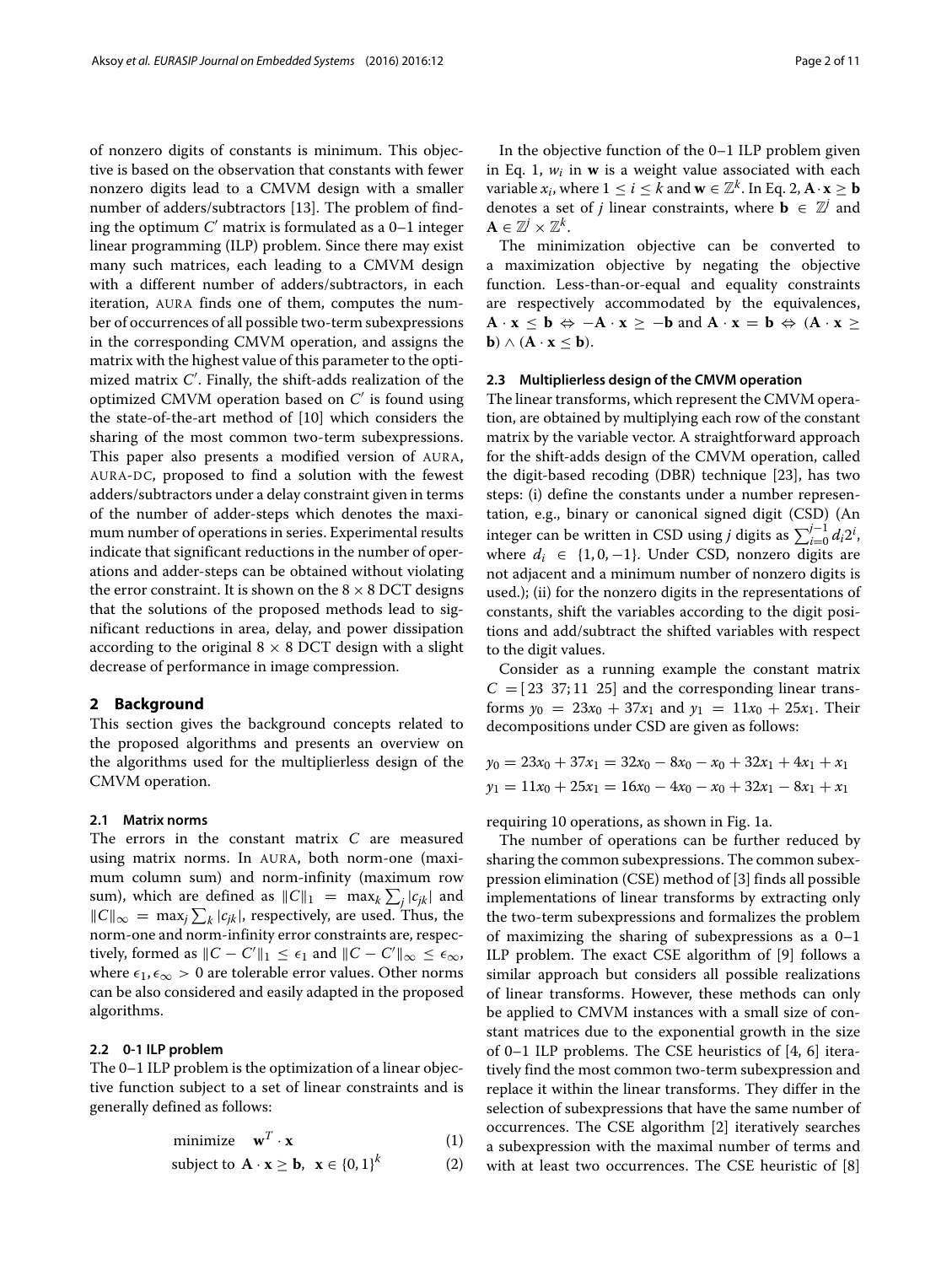

<span id="page-2-1"></span><span id="page-2-0"></span>chooses its subexpressions based on a cost value which is computed as the product of the number of terms in the subexpression and the number of its occurrences in the linear transforms. In turn, the algorithm of [\[5\]](#page-10-13) initially computes the differences between each two linear transforms and determines their implementation cost values. Then, it uses a minimum spanning tree algorithm to find the realizations of linear transforms with differences that have the minimum cost and replaces the linear transforms with the required differences. The hybrid algorithm of [\[10\]](#page-10-2) iteratively finds the most promising differences of linear transforms and applies an improved CSE heuristic to further reduce the complexity of the CMVM operation.

Returning to our example, the hybrid algorithm of [\[10\]](#page-10-2), HCMVM, finds a solution with six operations when the CSD representation is used in its CSE algorithm, sharing the common subexpressions  $x_0+x_1$  and  $3x_0+3x_1$  (Fig. [1](#page-2-0)[b\)](#page-2-1).

In many DSP systems, performance is a crucial parameter and circuit area is generally expendable in order to achieve a given performance target. Although the delay parameter is dependent on several implementation issues, such as placement and routing, the delay of a CMVM operation is generally considered in terms of the number of adder-steps. The minimum adder-steps of a linear transform  $y_i$  is found in three steps: (i) decompose its constants *cjk* under a given number representation; (ii) find the total number of terms in its decomposed form  $T(y_i)$ , determined as  $\sum_{k} S(c_{jk})$ , where  $S(c_{jk})$  denotes the number of nonzero digits of the constant *cjk* under a given number representation; and (iii) compute  $\lceil \log_2 T(y_j) \rceil$  as if all its terms in the decomposed form were realized in a binary tree. Thus, the minimum adder-step of the CMVM operation,  $MAS_{CMVM}$ , is the maximum of the minimum adder-step of its each linear transform, i.e.,

 $\max_j\{\lceil \log_2 T(y_j)\rceil\}$  [\[24\]](#page-10-14). The methods of [\[7,](#page-10-15) [10\]](#page-10-2) aim to find the fewest adders/subtractors realizing the CMVM operation and satisfying a delay constraint less than or equal to  $MAS_{CMVM}$ .

For our example, the minimum adder-steps for  $y_0$  and  $y_1$ under the CSD representation are 3, and thus,  $MAS_{CMVM}$ is found as 3. The hybrid algorithm of [\[10\]](#page-10-2), HCMVM-DC, finds a solution with seven operations when the delay constraint is set to 3 and the CSD representation is used in its CSE algorithm, sharing the common subexpressions  $3x_0$ and  $x_0 - 33x_1$  (Fig. [1](#page-2-0)[c\)](#page-2-1). Observe that its solution has one more operation but two less adder-steps compared to the solution of HCMVM (Fig. [1](#page-2-0)[b\)](#page-2-1).

#### **2.4 Exploring alternative sets of constants**

The CMVM problem as enunciated above starts from a fixed set of constants in the matrix, and the best solution is found that maximizes the sharing of partial terms for that given input. There are problems however for which several sets of constants represent valid equivalent solutions. For these cases, we can run one CMVM minimization algorithm on each set of constants and select the set based on which one is more amenable for the sharing of partial terms.

The design of a finite input response (FIR) digital filter is a good example of these types of systems. Different algorithms can be used to determine the set of coefficients that verify a desired transfer function. With all the other filter characteristics the same, we can optimize the filter implementation by selecting the set of coefficients that maximize the sharing.

The work described in [\[25\]](#page-10-16) goes one step further. Given the FIR desired filter characteristics (pass and stop frequencies, and allowed error for each band), the desired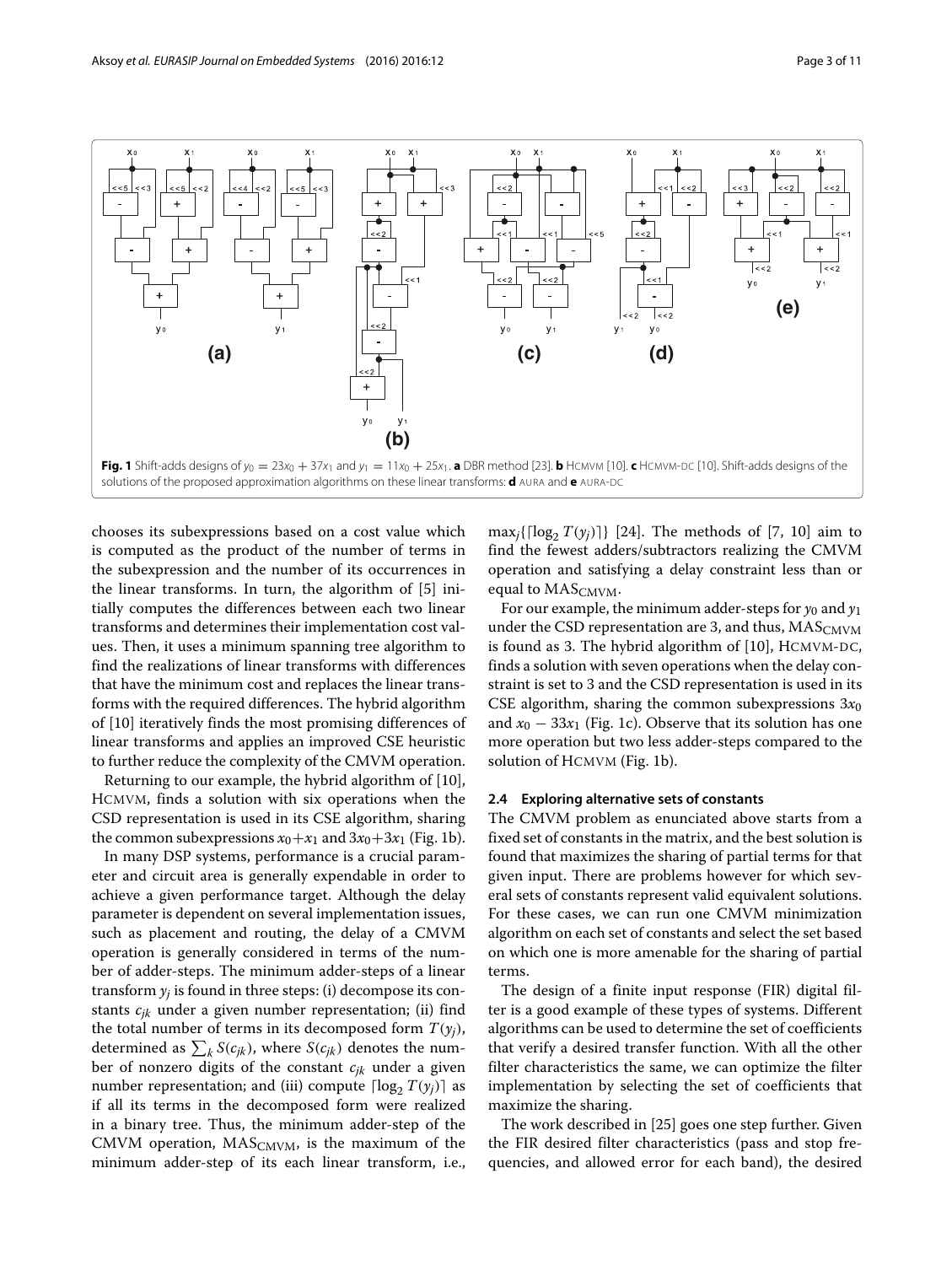coefficients are determined so that the number of total partial terms required for the multiplications is minimized. The exact algorithm of [\[25\]](#page-10-16) builds a search tree with clever pruning techniques the checks all valid constant combinations. To handle cases where the exact solution is not viable, a heuristic algorithm is also proposed that only makes a search around predefined values for the coefficients.

The technique we propose in the current paper follows a similar line of research. However, not only do we consider all possible accurate implementations, we also allow inaccurate computations in order to further explore the sharing of partial terms.

#### **3 Approximate computing methods for DSP systems**

Approximate computing has been motivated by the large and growing class of applications that demonstrate inherent error resilience, such as DSP, multimedia (images/audio/video), graphics, wireless communications, and emerging workloads such as recognition, mining, and synthesis [\[11\]](#page-10-3). The requirement for an exact computation is relaxed due to several factors: (1) the limited perceptual capability of humans (e.g., audio, video, graphics due to the ability of the human brain to "fill in" missing information and filter out high-frequency patterns), (2) a golden result is difficult to define or does not exist (e.g., web search, data analytics), (3) users are willing to accept approximate but good-enough results, and (4) noisy inputs [\[18\]](#page-10-17).

The class of methods and techniques referred to as approximate computing usually relax the requirement of exact equivalence between the specification and implementation of a computing system [\[11\]](#page-10-3). This relaxation allows trading the accuracy of numerical outputs for reductions in area, delay, and/or power dissipation of the design [\[12\]](#page-10-4).

In the last two decades, many design techniques, circuits, and algorithms have been introduced for approximate computing. The reader is referred to [\[18](#page-10-17)[–20\]](#page-10-18), for detailed surveys on approximate, stochastic, and probabilistic computing. The approaches for the design of approximate DSP systems can generally be grouped in three categories: (i) transistor level, (ii) gate level, and (iii) algorithmic level.

At the transistor level, the stochastic behavior of a binary switch under the influence of thermal noise is exploited and probabilistic CMOS (PCMOS) transistors are used to realize, first, the arithmetic circuits and then the DSP systems [\[20\]](#page-10-18). Other approaches consider scaling the voltage below the minimum voltage supply value required, so as to trade accuracy for power [\[26\]](#page-10-19). However, the observation that errors in bits of higher order affect the quality of the solution more than the lower order

bits do led to operating adders of more significant bits with a higher voltage and downscale the voltages for lower bits [\[27\]](#page-10-20).

At the gate level, approximate adders and multipliers are used to implement the DSP systems [\[21,](#page-10-21) [22\]](#page-10-6). In these cases, the circuits are designed to be error prone even in the absence of voltage over-scaling. The principle is to accept errors in rare cases for significant reductions in the logic complexity or length of the critical path. Changing the circuit truth table on selected positions results in a simplified implementation with lower power consumption, lower area, and higher performance at the cost of an approximation. Another kind of approximation technique is the reverse carry propagation [\[28\]](#page-10-22) where approximations are introduced only in the least significant bits, which ensures that the error introduced is of small magnitude.

At the algorithmic level, design methodologies have been introduced for approximate DSP systems [\[12](#page-10-4)[–15,](#page-10-23) [17,](#page-10-24) [29\]](#page-10-25). In most of these algorithms, a multiplierfree approximation of linear transforms was considered but the constants were approximated to the nearest integer power of 2 and the sharing of common subexpressions were not considered. This top-down approach of design, for approximating DSP systems, does not benefit from the low-level information about sharing of common subexpressions and how they are computed using approximate circuits. A solution to this problem was taken on a variant of the multiple constant multiplication (MCM) problem called multiple tunable constant multiplications (MTCM) problem, where each constant is not fixed as in the MCM problem but can be selected from a set of possible constants [\[30\]](#page-10-26).

To the best of our knowledge, the algorithms we propose in this paper are the only methods that realize the approximation of the CMVM operation under the shift-adds architecture, considering the sharing of common subexpressions and satisfying the error constraints. Similar to the proposed algorithms, multiplier-free approximation of linear transforms was considered in [\[13,](#page-10-5) [14\]](#page-10-27), but the constants are approximated to the nearest integer power of two without sharing of common subexpressions.

#### **4 Proposed approximation algorithms**

Under a tolerable error at the outputs of the CMVM operation, the constants of *C* can be changed such that the resulting (optimized) matrix *C'* leads to a CMVM design with the fewest adders/subtractors or adders-steps. Note that a matrix with constants including a small number of nonzero digits yields a CMVM design with a small number of operations [\[13\]](#page-10-5). Hence, the proposed algorithms find a constant matrix with the minimum total number of nonzero digits of constants under the given number representation, denoted as *N*(*C*) which is computed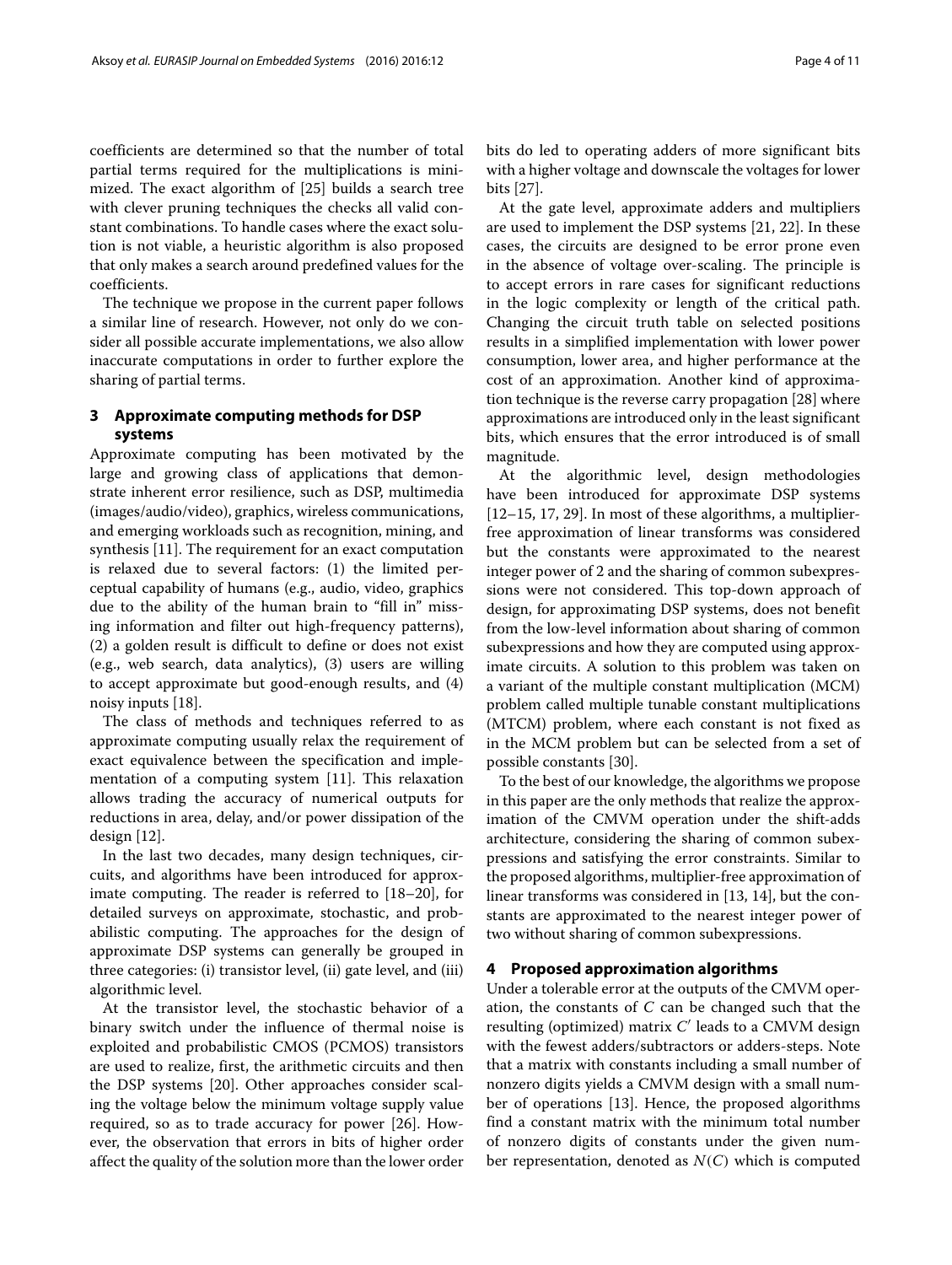as  $\sum_j \sum_k S(c_{jk})$ , satisfying the error constraints. In both AURA and AURA-DC, this problem is formulated as a 0–1 ILP problem. Note that there may exist many matrices with the minimum  $N(C)$  value. Also, the hybrid algorithms of [\[10\]](#page-10-2), which consider the sharing of the most common two-term subexpressions, are used to find the shift-adds design of the optimized CMVM operation in the proposed algorithms. Hence, both AURA and AURA-DC find more than one possible matrix with the minimum  $N(C)$  value, for each matrix, compute the total number of occurrences of all possible tow-term subexpressions, denoted as  $O(C)$ , and return the one with the maximum *O*(*C*) value as the optimized matrix *C* . These steps are described in detail in the following two subsections using the constant matrix  $C = [23 \ 37; 11 \ 25]$  as an example when  $\epsilon_1$  and  $\epsilon_\infty$  are 2.

#### **4.1 Details of AURA**

While generating the  $0 - 1$  ILP problem, possible values of each entry of the constant matrix *C*, *cjk*, are determined to be in between  $c_{jk} - r$  and  $c_{jk} + r$  and stored in an array called  $R^{jk}$ , where  $0 \le j \le m - 1$ ,  $0 \le k \le n - 1$ , and *r* denotes the range considered on each constant of *C*. Thus, for each constant in each  $R^{jk}$ ,  $R_i^{jk}$  with  $1 \leq i \leq |R^{jk}|$ , a variable, v $R_i^{jk}$ @*jk*, is generated (the "@*jk*" in the variable  $vR_i^{jk}$  @*jk* is used to differentiate the same value of  $R_i^{jk}$  in different rows and columns of the constant matrix *C*). The objective function of the  $0 - 1$  ILP problem is formed as a linear function of these variables whose weight values are  $S(R_i^{jk})$  found under the given number representation, i.e., binary or CSD. The constraints of the  $0 - 1$  ILP problem are obtained in three steps:

1. For each entry in  $C$ , the following constraint is generated to ensure that only one constant is chosen from *Rjk*.

 *i* v*Rjk <sup>i</sup>* @*jk* = 1, ∀*j*, *k*

2. The norm-one error constraint is formulated by generating the following constraint for each column of <sup>C</sup>.

$$
\sum_{j} \sum_{i} |c_{jk} - R_i^{jk}| \nabla R_i^{jk} \otimes jk \le \epsilon_1, \ \forall k
$$

3. The norm-infinity error constraint is formulated by generating the following constraint for each row of <sup>C</sup>.

$$
\sum_{k}\sum_{i}|c_{jk}-R_{i}^{jk}|vR_{i}^{jk}\otimes jk\leq\epsilon_{\infty},\ \forall j
$$

After the 0–1 ILP problem is generated, a generic 0–1 ILP solver is applied to find a solution. Each entry of the new constant matrix is determined by finding the variables  $vR_i^{jk}$ @*jk* set to 1 by the 0–1 ILP solver. For our example, the constant matrix [24 36; 10 24] is found when *r* is 4 and CSD representation is used. Note that while the *N*(*C*) value of this matrix is 8, the *N*(*C*) value is 12 for the original matrix.

Then, the corresponding linear transforms are obtained and their decomposed forms are found when constants are defined under a given number representation. The occurrences of each possible two-term subexpression are determined, considering its shifted and negative versions, and if its number of occurrences is greater than 1, the *O*(*C*) value is updated. For our example, the decomposed forms of linear transforms under CSD are given as follows:

$$
y_0 = 24x_0 + 36x_1 = 32x_0 - 8x_0 + 32x_1 + 4x_1
$$
  

$$
y_1 = 10x_0 + 24x_1 = 8x_0 + 2x_0 + 32x_1 - 8x_1
$$

where only the two-term subexpression  $x_0 - 4x_1$  appears twice. Thus,  $O(C)$  is computed as 2.

In order to find another matrix with the minimum  $N(C)$ value, the solution of the 0–1 ILP solver is turned into a constraint, indicating that it should not be found again. Suppose that the constants  $R_i^{11}, R_i^{12}, \ldots, R_i^{mn}$  were chosen for each entry of the matrix. Thus, the following constraint is generated and added to the 0–1 ILP problem.

$$
vR_i^{11} @ 11 + vR_i^{12} @ 12 + \ldots + vR_i^{mn} @ mn \leq m \cdot n - 1
$$

After the augmented 0–1 ILP problem is solved, a different solution is obtained. For our example, [ 24 36; 12 24] is found in the second iteration. The decomposed forms of the corresponding linear transforms under CSD are found as follows:

$$
y_0 = 24x_0 + 36x_1 = 32x_0 - 8x_0 + 32x_1 + 4x_1
$$
  

$$
y_1 = 12x_0 + 24x_1 = 16x_0 - 4x_0 + 32x_1 - 8x_1
$$

where only the two-term subexpressions  $4x_0 - x_0$  and  $x_0 + 2x_1$  occur twice. Thus,  $O(C)$  is 4.

This process iterates until a total of ni constant matrices are considered, where ni denotes the number of iterations, or a constant matrix with an *N*(*C*) value greater than the minimum is obtained. The constant matrix with the maximum *O*(*C*) value is determined to be the optimized matrix *C* . For our example, *C* is found as [ 24 36; 12 24].

Finally, the shift-adds design of the CMVM operation based on *C* is found using HCMVM. For our example, the solution of AURA has four operations and three addersteps, as shown in Fig. [1](#page-2-0)[d.](#page-2-1) We note that the solution of HCMVM on [24 36; 10 24], i.e., the solution of AURA in the first iteration, has five operations.

#### **4.2 Details of AURA-DC**

AURA-DC is introduced to approximate the CMVM operation to have the fewest number of operations under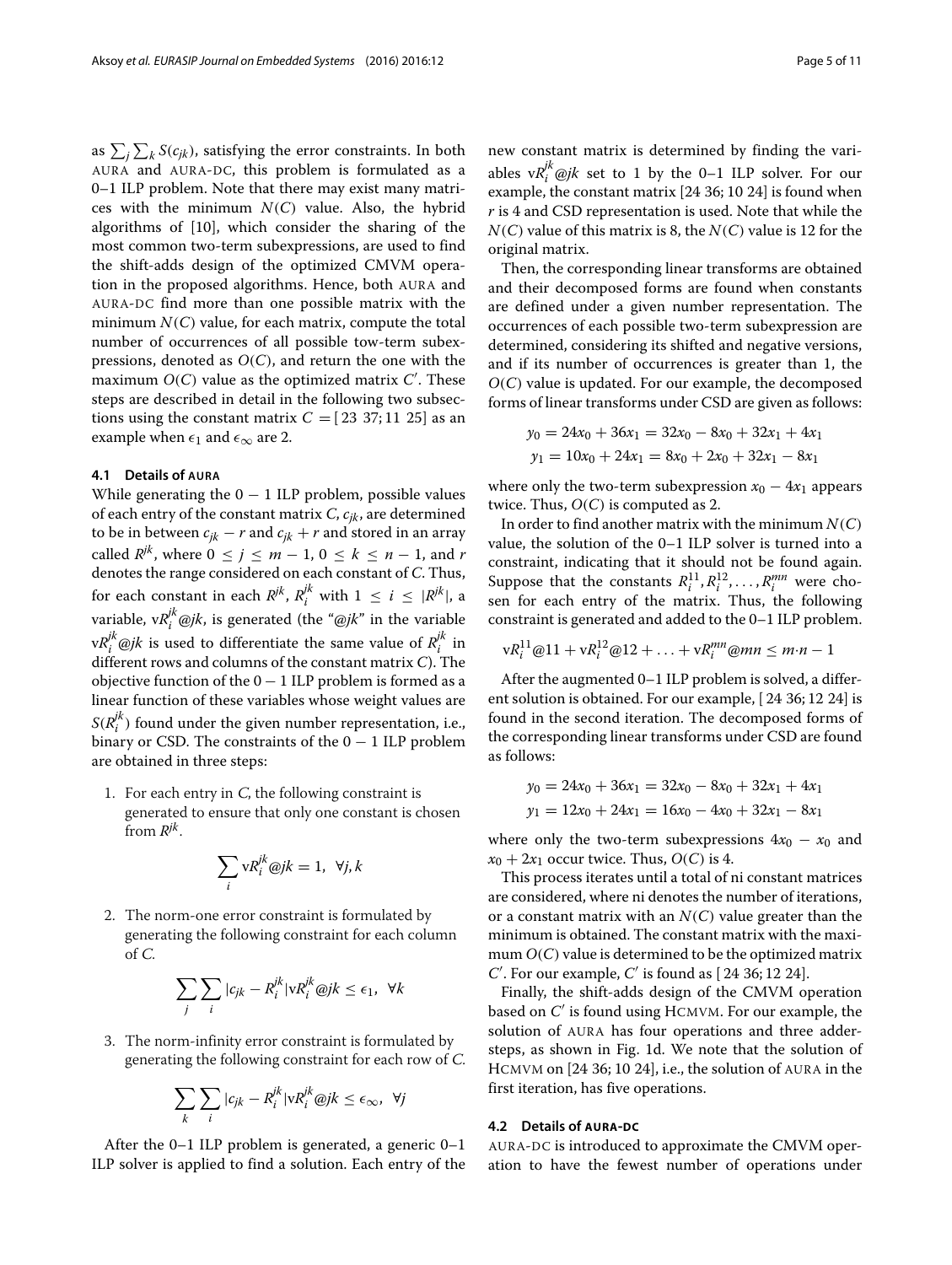the minimum number of adder-steps, satisfying the error constraints. To do so, whenever a constant matrix is found, its MAS<sub>CMVM</sub> value is computed and the one with the minimum  $MAS_{CMVM}$  value is favored. In case of equality of the minimum  $MAS_{CMVM}$  values, the one with the maximum  $O(C)$  value is preferred. Also, the shift-adds design of the CMVM operation based on *C* is obtained using HCMVM-DC [\[10\]](#page-10-2) when the delay constraint is set to its MAS<sub>CMVM</sub> value. For our example, AURA-DC finds the optimized matrix as AURA, i.e., [24 36; 12 24]. But, its multiplierless design has five operations and two adder-steps as shown in Fig. [1](#page-2-0)[e.](#page-2-1) Compared to the solution of AURA (Fig. [1](#page-2-0)[d\)](#page-2-1), it has one more operation but one less adderstep. Observe that AURA and AURA-DC may find the same optimized matrix but exploit different realizations.

#### **4.3 Complexity of the proposed algorithms**

Given the parameter *r*, the range of possible constants to be considered for each entry of the matrix is determined as  $[c_{jk} - r, c_{jk} + r]$ . Thus, the 0–1 ILP problem has (2*r*+1)*mn* variables. In the proposed algorithms,*r* is set to 4. In turn, the number of constraints in the 0–1 ILP problem generated in the first iteration is  $mn + m + n$ . Given the number of iterations ni, the number of constraints in the 0–1 ILP problem generated in the last iteration is  $mn + m + n + ni - 1$ , if the proposed algorithms were not terminated in an earlier iteration. In the proposed algorithms, ni is set to  $m + n$ . Observe that *r* and ni have an effect only on the number of variables and constraints, respectively. However, the length of a constraint, i.e., the number of terms, is directly proportional to *r*.

Table [1](#page-5-0) presents the number of variables and constraints of the 0–1 ILP problem generated in the proposed algorithms for square matrices with different *r* and ni values. Note that the sizes of 0–1 ILP problems in Table [1](#page-5-0) are in the reach of generic ILP solvers, and real-world DSP systems generally have *m* and *n* values less than or equal to 16.

Also, suppose that each linear transform  $y_j$  has  $t_j$  terms in its decomposed form. Thus, the number of the twoterm subexpressions, to be searched for their occurrences,

is  $\sum_j t_j(t_j-1)/2$  with  $0 \leq j \leq m-1$ . For a twoterm subexpression extracted from the *j*th transform *yj*, its occurrences are searched in  $y_i$  with  $j \le i \le m - 1$  and the subexpressions, whose occurrences have already been identified, do not need to be considered.

#### **5 Experimental results**

This section presents the optimized results of the proposed algorithms on randomly generated constant matrices under different error constraints and compares them against the original results of these instances. It also introduces the results of original and optimized  $8 \times 8$  DCTs, their results on image compression, and their synthesis results on application specific integrated circuit (ASIC) and field programmable gate arrays (FPGA) design platforms. We note that AURA and AURA-DC were written in MATLAB and run on a PC with Intel Xeon at 2.4 GHz. Their solutions were found when the CSD representation was considered and SCIP2.0 [\[31\]](#page-10-28) was used as a 0–1 ILP solver.

As the first experiment set, we used randomly generated *n*×*n* matrices with 8-b constants, where *n* ranges between 2 and 16, in steps of 2. For each group, there were 50 matrices, a total of 400. Figure [2](#page-6-0) presents the results of HCMVM (denoted as original) and AURA (denoted as optimized) on these constant matrices when  $\epsilon_1$  and  $\epsilon_\infty$  are  $\frac{1}{2}n$ , *n*, and 2*n*. Note that the CPU time of AURA includes the CPU time of HCMVM to find the shift-adds design of the optimized CMVM operation.

Observe from Fig. [2](#page-6-0) that as the tolerance on the output error increases, the number of adders/subtractors required to realize the CMVM operation decreases, since the number of alternative constants to be considered in an entry of the matrix increases. Note that the highest reduction in the number of operations between the original and optimized results are found as 10.7 %, 18.7 %, and 28.2 % when  $\epsilon_1$  and  $\epsilon_\infty$  are  $\frac{1}{2}n$ ,  $n$ , and 2*n*, respectively. As the tolerance on the output error increases, the adder-step values of the CMVM operations also decrease. This is simply because the optimized matrix has the minimum  $N(C)$ value under the given error constraints. For example, on

**Table 1** Complexity of the 0-1 ILP problem

<span id="page-5-0"></span>

| $m = n$        | Number of variables |         |          | Number of constraints |                 |                 |  |
|----------------|---------------------|---------|----------|-----------------------|-----------------|-----------------|--|
|                | $r = 4$             | $r = 8$ | $r = 16$ | $ni = m + n$          | $ni = 2(m + n)$ | $ni = 4(m + n)$ |  |
| 2              | 36                  | 68      | 132      |                       | 15              | 23              |  |
| $\overline{4}$ | 144                 | 272     | 528      | 31                    | 39              | 55              |  |
| 8              | 576                 | 1088    | 2112     | 95                    | 111             | 143             |  |
| 16             | 2304                | 4352    | 8448     | 319                   | 351             | 415             |  |
| 32             | 9216                | 17,408  | 33,792   | 1151                  | 1215            | 1343            |  |
| 64             | 36,864              | 69,632  | 135,168  | 4351                  | 4479            | 4735            |  |
|                |                     |         |          |                       |                 |                 |  |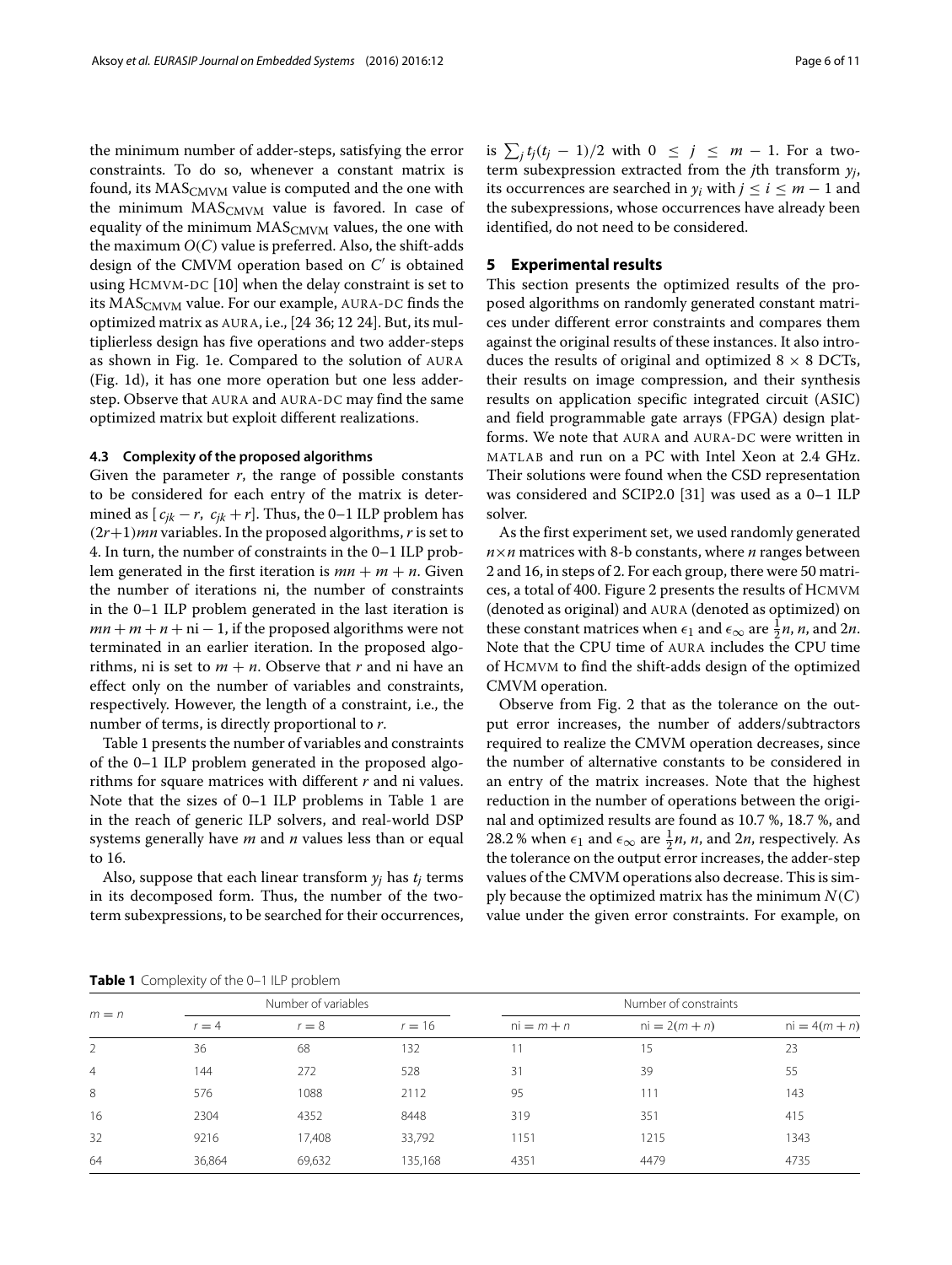

<span id="page-6-0"></span> $16 \times 16$  instances, while the average  $N(C)$  value of the original matrices is 877.9, this value for the optimized matrices is 758.8, 691.3, and 671.4 when  $\epsilon_1$  and  $\epsilon_\infty$  are .5*n*, *n*, and 2*n*, respectively.

Observe also that for small instances, the execution time is much lower for the original matrices because the ILP problem dominates over the run time of HCMVM. For larger instances, it is the opposite, and since the problem sent to HCMVM is larger than for the optimized matrices, the original matrices actually take slightly longer to run. Moreover, since the number of two-term subexpressions to be considered in HCMVM decreases as the *N*(*C*) value decreases, the run time of AURA decreases as the error tolerance increases.

Figure [3](#page-7-0) presents the results of HCMVM-DC (denoted as original) and AURA-DC (denoted as optimized) on the same constant matrices with the same error tolerances used for HCMVM and AURA in Fig. [2.](#page-6-0) In HCVM-DC, the delay constraint was set to  $MAS_{CMVM}$ . Note that the CPU time of AURA-DC includes the CPU time of HCMVM-DC to find the shift-adds design of the optimized CMVM operation.

The observations given for the results in Fig. [2](#page-6-0) are also valid for the results in Fig. [3.](#page-7-0) However, the solutions of HCMVM-DC and AURA-DC have adder-steps values significantly smaller than those of the solutions of HCMVM and AURA. Still, this comes with a penalty in the number of operations. Observe that the adder-step values of the original and optimized solutions are very close to each other, which is simply because both HCMVM-DC and AURA-DC target finding a solution with the minimum adder-step of the CMVM operation. It is also observed on  $10 \times 10$ instances that some optimized matrices lead to designs with a smaller number of adder-steps but with a larger number of operations with respect to the designs found based on the original matrix. This is the reason why there is not-so-large reduction in the number of operations on these instances with respect to others.

Table [2](#page-7-1) presents the results of AURAobtained using different *r* and *ni* values on 8  $\times$  8 matrices when  $\epsilon_1$  and  $\epsilon_\infty$  are 16. In this table, nzd denotes the average  $N(C')$  value of the optimized matrices, oper and step stand, respectively, for the average number of operations and adder-steps of the CMVM designs, and cpu is the average run time of AURA in seconds.

Observe from Table [2](#page-7-1) that as *r* increases, increasing the range of possible constants to be considered for each entry of the matrix, the number of required operations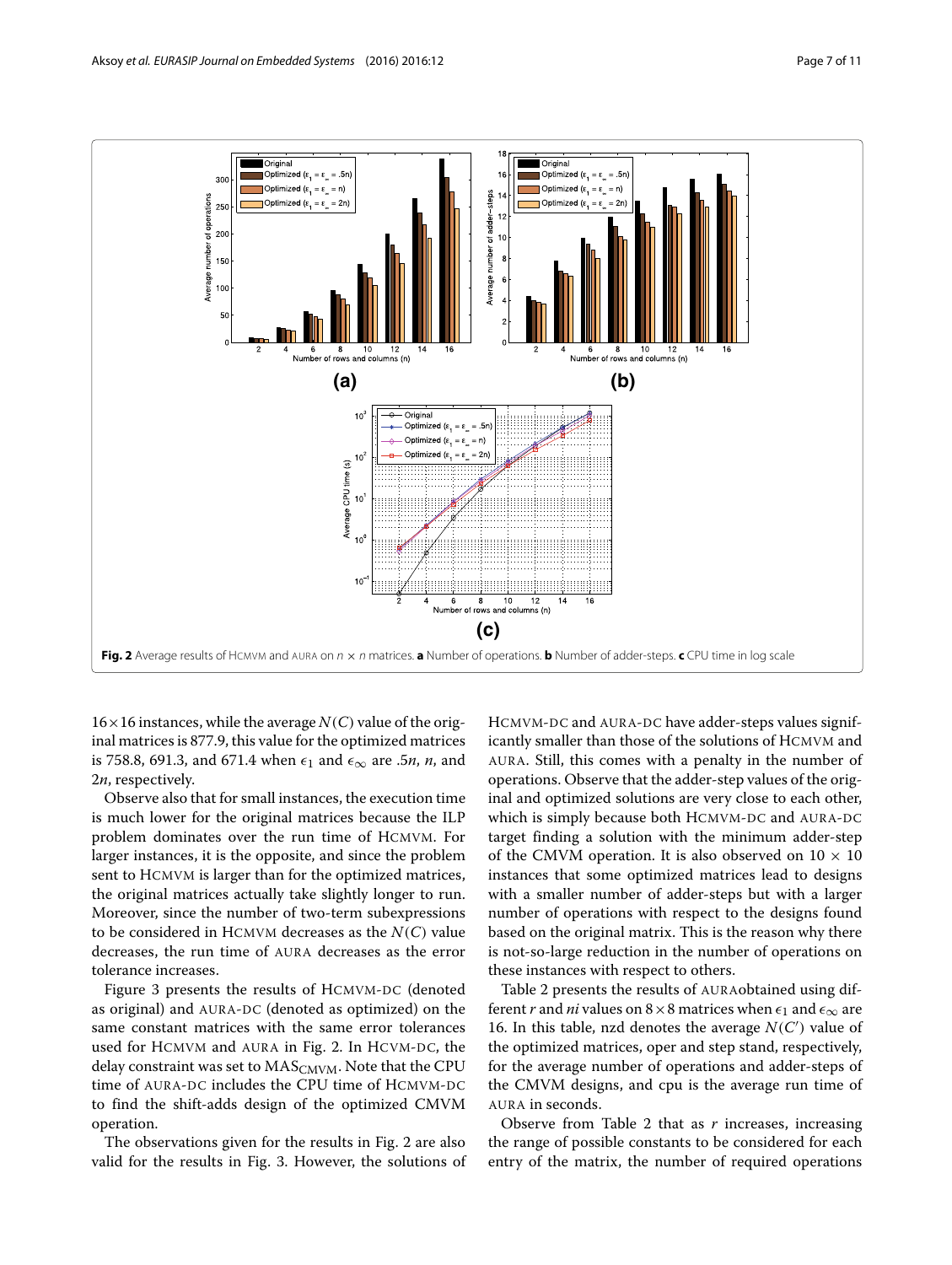

<span id="page-7-0"></span>decreases, except when *r* and ni are 16. This is simply because the number of alternative constants increases, as  $r$  increases, reducing the  $N(C)$  value of the matrix. Note that the case when  $r$  and ni are 16 may occur, because there may exist many possible matrices with the minimum *N*(*C*) value and all of them cannot be considered in a given number of iterations, ni. Also, as ni increases, the number of operations decreases, because more matrices

**Table 2** Results of AURA on 8 x 8 matrices

<span id="page-7-1"></span>

| r              | ni | nzd   | oper | step | cpu   |
|----------------|----|-------|------|------|-------|
| $\overline{4}$ |    | 156.8 | 69.5 | 9.8  | 23.3  |
| 8              | 16 | 155.0 | 69.0 | 9.9  | 67.2  |
| 16             |    | 155.0 | 69.4 | 9.7  | 133.9 |
| $\overline{4}$ |    | 156.8 | 69.5 | 10.0 | 69.5  |
| 8              | 32 | 155.0 | 68.7 | 9.9  | 124.3 |
| 16             |    | 155.0 | 68.5 | 9.7  | 242.7 |
| $\overline{4}$ |    | 156.8 | 69.4 | 10.1 | 132.0 |
| 8              | 64 | 155.0 | 68.6 | 10.1 | 235.7 |
| 16             |    | 155.0 | 68.3 | 9.7  | 469.3 |
|                |    |       |      |      |       |

are considered. Observe that 1.2 operations on average are saved when *r* is 16 and *ni* is 64 with respect to the case when *r* is 4 and ni is 16, which are the actual parameters of AURA for these  $8 \times 8$  matrices. However, this reduction comes with an almost  $20 \times$  increase in the run time of AURA, which is due to the increase in ni and in the complexity of 0–1 ILP problems generated by AURA as shown in Table [1.](#page-5-0) Since AURA targets the optimization of the number of operations, increasing the values of *r* and ni does not have a significant impact on the adder-step value of the CMVM design. Note that similar results were obtained when AURA-DC was used on the same instances with the same parameters.

As the second experiment set, we used the 8  $\times$  8 DCT matrix. Note that the  $n \times n$  DCT matrix *D* is an orthonormatrix, i.e.,  $DD^T = I$ , where *I* is the identity matrix, and its entries  $d_{jk}$  with  $0 \le k \le n - 1$  are determined as follows:

$$
d_{jk} = \begin{cases} \sqrt{1/n} & j = 0\\ (\sqrt{2/n}) \cdot \cos(\pi (k + 0.5)j/n) & 1 \le j \le n - 1 \end{cases}
$$

which leads to the following form [\[22\]](#page-10-6):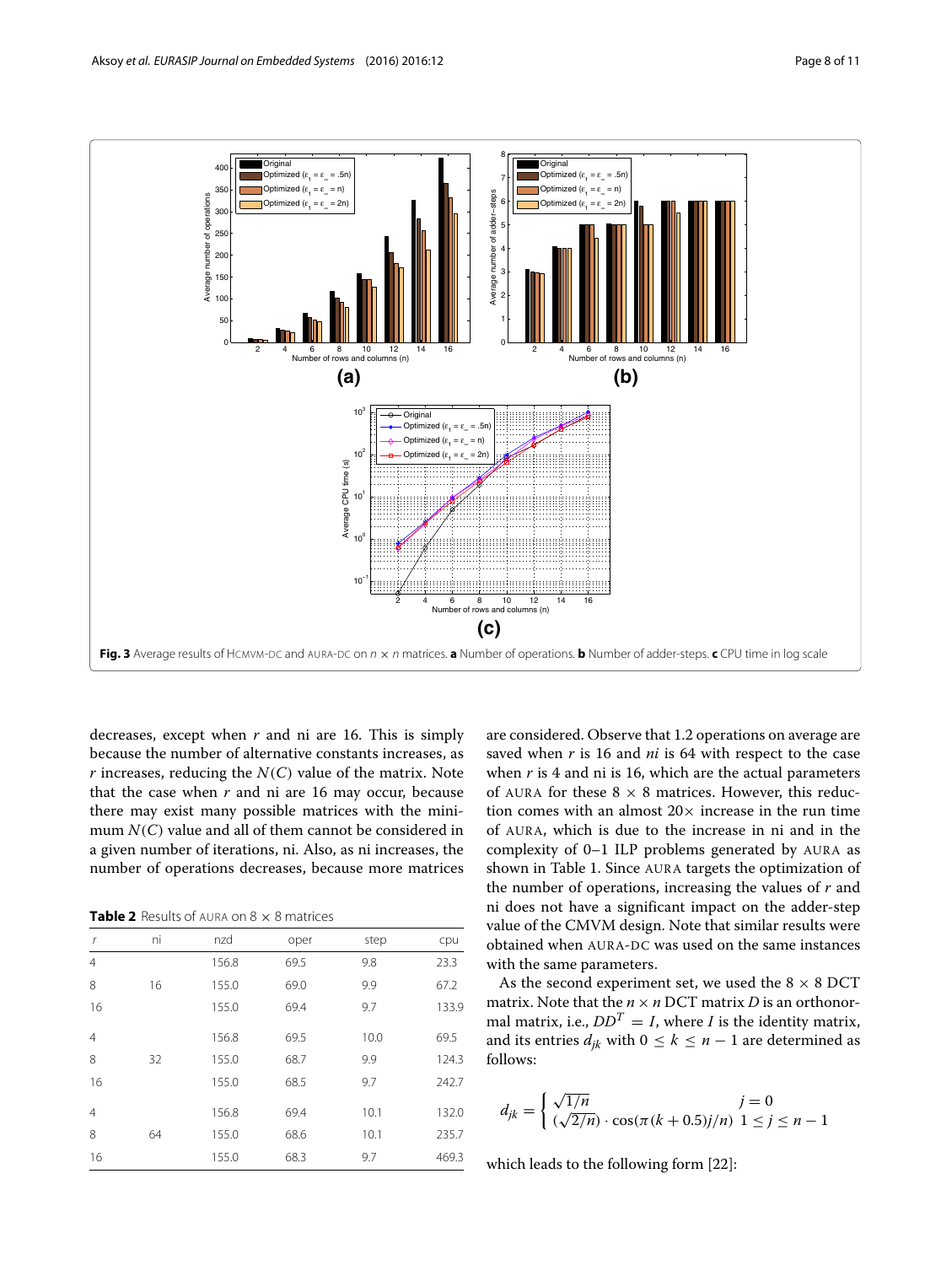$$
D = \begin{bmatrix} g & g & g & g & g & g & g & g \\ a & b & c & d & -d & -c & -b & -a \\ e & f & -f & -e & -e & -f & f & e \\ b & -d & -a & -c & c & a & d & -b \\ g & -g & -g & g & g & -g & -g & g \\ c & -a & d & b & -b & -d & a & -c \\ f & -e & e & -f & -f & e & -e & f \\ d & -c & b & -a & a & -b & c & -d \end{bmatrix}
$$

The original DCT matrix was obtained when the floating-point constants are converted to integers using a quantization value of 8. Its coefficients are given in Table [3.](#page-8-0) The proposed algorithms are applied to the original DCT matrix when  $\epsilon_1$  and  $\epsilon_\infty$  are 4, 8, 16. We note that the proposed methods were modified to respect the same change in the same constants of the DCT matrix to guarantee that the optimized DCT has the same matrix form as the original DCT. Table [3](#page-8-0) also presents the values of optimized DCT coefficients. Note that AURA and AURA-DC obtain the same constant matrices under the same error constraint. However, their realizations vary since they have different objectives and use different CMVM methods as shown in Table [5.](#page-9-0)

These DCTs are applied to the compression of three well-known gray-scale images, namely, *cheese*, *cameraman*, and *lena* whose size is  $128 \times 128$ ,  $256 \times 256$ , and  $512 \times 512$ , respectively. The peak signal to noise ratio (PSNR) values of the compressed images are given in Table [4.](#page-8-1) Observe from Table [4](#page-8-1) that as the tolerable error is increased, the PSNR value of the compressed image tends to decrease. However, the PSNR values of the images compressed by the optimized DCT matrix are very close to or the same as the PSNR values of the images compressed by the original DCT matrix. Figure [4](#page-8-2) shows the *cameraman* image and its compressed versions using the original and optimized DCT matrices.

Table [5](#page-9-0) presents the synthesis results of these DCT matrices on ASIC and FPGA design platforms. The DCTs were described in VHDL when the bitwidth of the input variables was 8. For the ASIC design, the Synopsys Design Compiler was used with the UMCLogic 0.18-μm Generic II library. For the FPGA design, the Xilinx ISE Design Suite

<span id="page-8-0"></span>

| <b>Table 3</b> Values of DCT coefficients |
|-------------------------------------------|
|-------------------------------------------|

<span id="page-8-2"></span>

| Constant   | Original | Optimized<br>$\epsilon_1 = \epsilon_{\infty} = 4$ | Optimized<br>$\epsilon_1=\epsilon_{\infty}=8$ | Optimized<br>$\epsilon_1 = \epsilon_\infty = 16$ |
|------------|----------|---------------------------------------------------|-----------------------------------------------|--------------------------------------------------|
| a          | 126      | 126                                               | 128                                           | 128                                              |
| b          | 106      | 106                                               | 106                                           | 104                                              |
| $\epsilon$ | 71       | 72                                                | 72                                            | 68                                               |
| d          | 25       | 24                                                | 24                                            | 24                                               |
| $\epsilon$ | 118      | 118                                               | 118                                           | 120                                              |
| f          | 49       | 48                                                | 48                                            | 48                                               |
| g          | 91       | 91                                                | 92                                            | 92                                               |

<span id="page-8-1"></span>**Table 4** PSNR values of compressed images using original and optimized DCTs

| Image           |        |       | Optimized Optimized Optimized<br>Original $\epsilon_1 = \epsilon_\infty = 4$ $\epsilon_1 = \epsilon_\infty = 8$ $\epsilon_1 = \epsilon_\infty = 16$ |       |
|-----------------|--------|-------|-----------------------------------------------------------------------------------------------------------------------------------------------------|-------|
| Cheese          | - 25.5 | 255   | 247                                                                                                                                                 | 247   |
| Cameraman 25.12 |        | 2512  | 23.77                                                                                                                                               | 23.77 |
| Lena            | 30.92  | 30.92 | -27                                                                                                                                                 | 27    |

13.1 was used with the Virtex 6 xc6vlx75T-2ff484 target device. The functionality of linear transforms was verified on 10,000 randomly generated input signals in simulation, from which we obtained the switching activity information that was used by the synthesis tool to compute the power dissipation. In Table [5,](#page-9-0) *A*, *D*, and *P* stand for the area in  $mm<sup>2</sup>$ , the delay of the critical path in ns, and the total dynamic power dissipation in mW, respectively. Also, *LUTs* and *slices* denote the number of look-up tables and slices, respectively. Note that original shift-adds designs

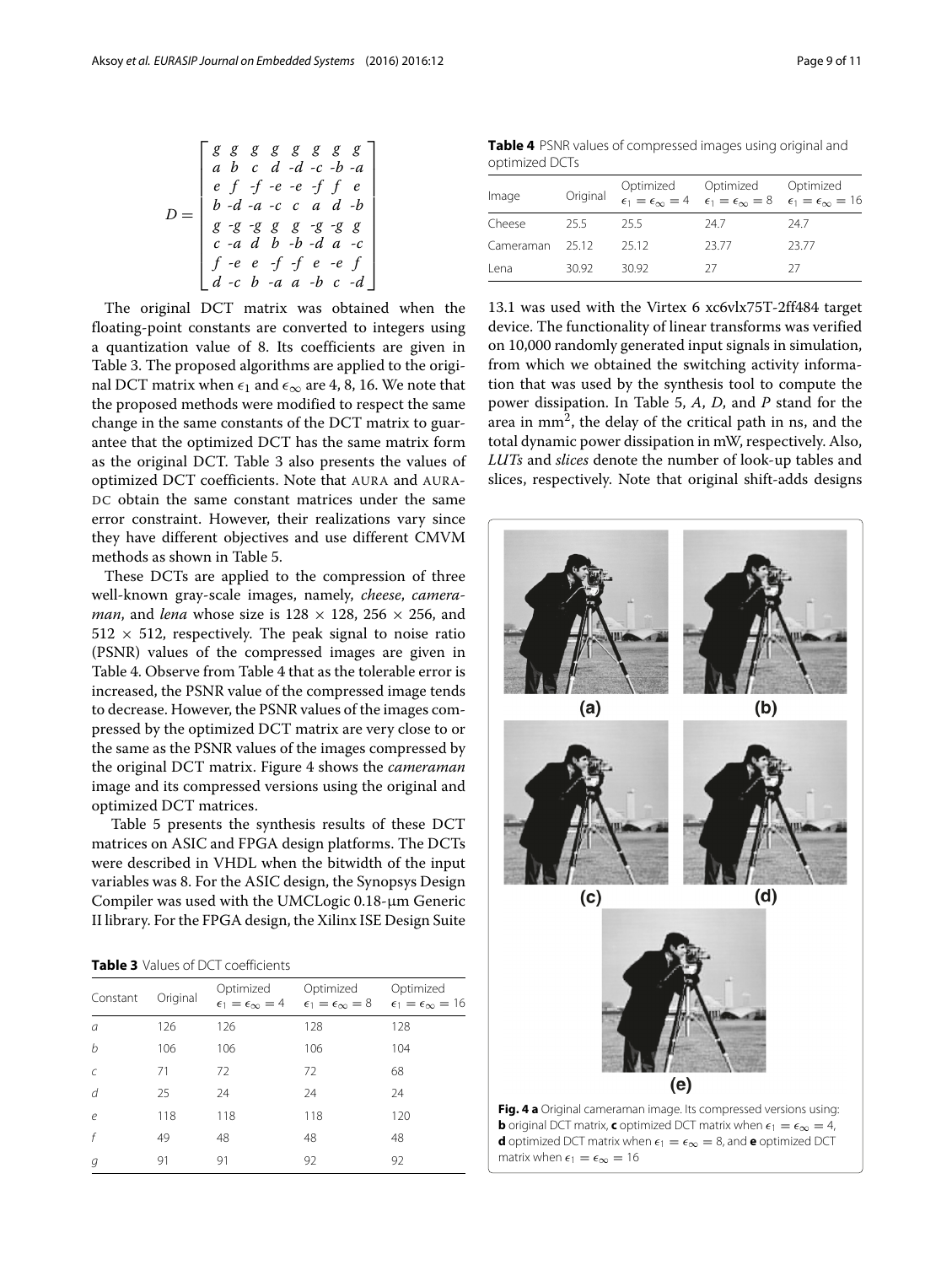| Objective                       |      |      |              |             |                                       | Optimization of the number of operations |        |      |             |
|---------------------------------|------|------|--------------|-------------|---------------------------------------|------------------------------------------|--------|------|-------------|
|                                 |      |      |              | ASIC        |                                       |                                          | FPGA   |      |             |
| DCTs                            | oper | step | $\mathsf{A}$ | $\mathsf D$ | P                                     | LUTs                                     | slices | D    | $\mathsf P$ |
| Original                        | 56   | 8    | 16.8         | 5.7         | 31.0                                  | 626                                      | 179    | 14.5 | 2201        |
| Optimized                       | 54   | 6    | 16.0         | 5.4         | 27.6                                  | 595                                      | 170    | 14.1 | 2149        |
| $\epsilon_1=\epsilon_\infty=4$  |      |      |              |             |                                       |                                          |        |      |             |
| Optimized                       | 48   | 6    | 13.8         | 4.7         | 21.1                                  | 525                                      | 151    | 13.3 | 2107        |
| $\epsilon_1=\epsilon_\infty=8$  |      |      |              |             |                                       |                                          |        |      |             |
| Optimized                       | 46   | 6    | 13.1         | 4.7         | 19.5                                  | 504                                      | 144    | 13.1 | 1988        |
| $\epsilon_1=\epsilon_\infty=16$ |      |      |              |             |                                       |                                          |        |      |             |
| Objective                       |      |      |              |             | Optimization under a delay constraint |                                          |        |      |             |
|                                 |      |      |              | <b>ASIC</b> |                                       |                                          | FPGA   |      |             |
| <b>DCTs</b>                     | oper | step | A            | $\mathsf D$ | P                                     | LUTs                                     | slices | D    | $\mathsf P$ |
| Original                        | 58   | 5    | 17.7         | 5.2         | 31.9                                  | 701                                      | 201    | 13.4 | 2079        |
| Optimized                       |      |      |              |             |                                       |                                          |        |      |             |
| $\epsilon_1=\epsilon_\infty=4$  | 54   | 5    | 16.4         | 5.1         | 28.8                                  | 612                                      | 177    | 13.3 | 2058        |
| Optimized                       | 48   | 5    | 14.1         | 4.7         | 22.9                                  | 542                                      | 156    | 12.8 | 2088        |
| $\epsilon_1=\epsilon_\infty=8$  |      |      |              |             |                                       |                                          |        |      |             |
| Optimized                       | 46   | 5    | 13.1         | 4.5         | 19.5                                  | 508                                      | 145    | 12.2 | 1874        |
| $\epsilon_1=\epsilon_\infty=16$ |      |      |              |             |                                       |                                          |        |      |             |

<span id="page-9-0"></span>**Table 5** Summary of synthesis results of original and optimized DCTs

were found by applying HCMVM and HCMVM-DC to the original DCT matrix.

Observe from Table [5](#page-9-0) that as the tolerable error increases, the number of required operations decreases, and thus, the CMVM designs require smaller area on the ASIC design and smaller number of LUTs and slices on the FPGA design than the DCT implementations based on original coefficients. We note that the reduction in area between the original and optimized synthesis results obtained while targeting the optimization of the number of operations are found as 5.0 %, 18.1 %, and 22.0 % when  $\epsilon_1$  and  $\epsilon_{\infty}$  are 4, 8, and 16, respectively. These values are 7.4 %, 20.0 %, and 25.7 % when the optimization of the number of operations under a delay constraint is considered. Also, the reduction in the number of slices between the original and optimized synthesis results obtained while targeting the optimization of the number of operations are found as 5.0 %, 15.6 %, and 19.6 % when  $\epsilon_1$  and  $\epsilon_\infty$  are 4, 8, and 16, respectively. These values are 11.9 %, 22.4 %, and 27.9 % when the optimization of the number of operations under a delay constraint is considered. Moreover, the delay and power dissipation of the design decrease as the tolerable error increases due to the decrease in the hardware complexity of the DCT design.

For the ASIC design, the reduction in the delay and power dissipation of the optimized DCT design with respect to those of the original DCT design reaches up to 17.3 % (17.4 %) and 37.4 % (39.4 %) obtained while targeting the optimization of the number of operations (the optimization of the number of operations under a delay constraint), respectively. For the FPGA design, the reduction in the delay and power dissipation of the optimized DCT design with respect to those of the original DCT design reaches up to 15.2 % (9.0 %) and 9.7 % (10.2 %) obtained while targeting the optimization of the number of operations (the optimization of the number of operations under a delay constraint), respectively. However, the optimized DCT design may consume more power than the original DCT design as shown when  $\epsilon_1$  and  $\epsilon_\infty$  are 8 and while targeting the optimization of the number of operations under a delay constraint on FPGA, since the primary objective of the proposed algorithms is not to optimize the power consumption. Observe from the results of DCT designs on FPGA that although finding a CMVM design with a smaller number of adder-step may increase the number of required operations and consequently the area and the number of LUTs and slices, it yields a CMVM design that has less delay and consume less power than that with a